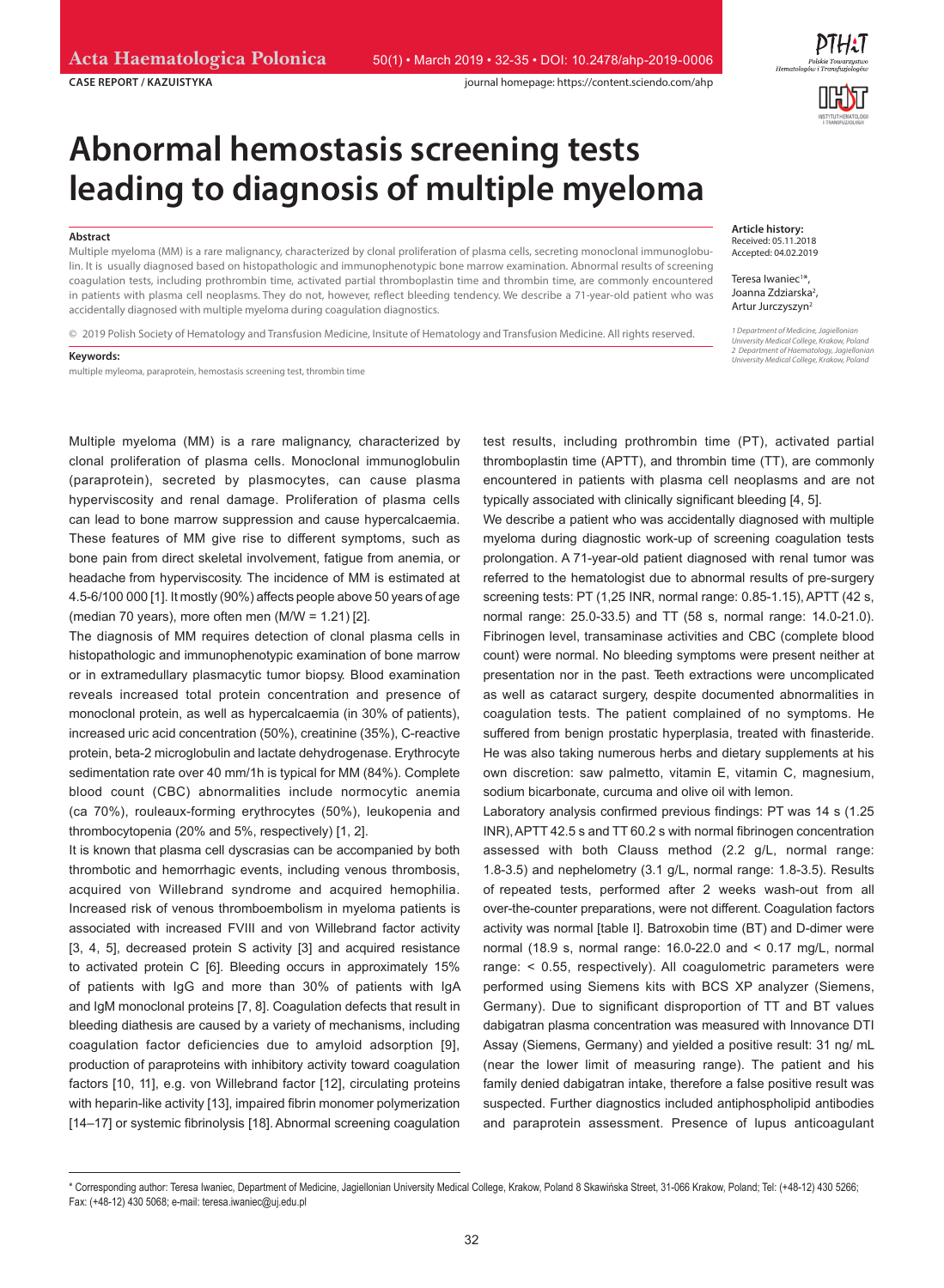and IgG/IgM anticardiolipin antibodies was excluded. Total protein concentration was significantly increased (91.6 g/L, normal range: 66.0-87.0) and monoclonal beta-globulin was detected (43.2 g/L) (Fig. 1). Serum calcium concentration was increased to 2.73 mmol/L (normal range: 2.15-2.55). Serum immunofixation test showed kappa immunoglobulin G. Urine examination also revealed the presence of monoclonal light chains. Bone marrow histopathology showed diffuse (80%) infiltration of atypical plasma cells. Computed tomography detected multiple osteolytic lesions of the spine and flat bones, as well as fractures of L3 and L4 vertebrae. Analysis of chromosomes stained by the GTG and FISH stripes showed: 46, XY[20] nuc ish (IGH, TP53, D17Z10x2[200]. Multiple myeloma IgG kappa was diagnosed, ISS (International Staging System) stage II. After four VTD cycles (thalidomide, dexamethasone, bortezomib) the patient achieved partial remission of MM.

# **Discussion**

Numerous studies addressed the issue of abnormal screening coagulation tests in asymptomatic patients with multiple myeloma and other plasma cell neoplasms. Post et al. [19] and Xin-yao [20] showed that the PT, but not APTT, was positively correlated with serum paraprotein level, regardless of the reagents and instrumentation used to assess clotting time. Huang et al. [21] and Pandey et al. [22] confirmed this finding and, more importantly, showed a strong correlation between TT prolongation and total light chain (not M protein) concentration. Prolonged TT most likely results from acquired dysfibrinogenemia, secondary to multiple myeloma. Fibrin polymerization induced by thrombin was impaired by paraprotein, interacting with γ-chain of the fibrinogen molecule [23]. Light chain paraprotein might have a stronger nonspecific binding effect to fibrinogen and can affect TT more likely than other immunoglobulin types. In most cases TT prolongation was accompanied by a prolonged PT, suggesting that TT is more sensitive to the presence of monoclonal protein than PT [22]. This hypothesis is in line with our observations. All three screening tests (PT, APTT, TT) were prolonged, but TT to the greatest extend (almost 3 times). We also measured BT that evaluates the same part of the coagulation process with the use of batroxobin instead of thrombin (batroxobin is a proteolytic snake venom enzyme, inducing coagulation by cleavage of fibrinopeptide A from fibrinogen). Disproportion between TT and BT is typical for dysfibrinogenemia, heparin therapy and also for the

#### *Table I. Results of laboratory parameters measured before the diagnosis of multiple myeloma*

| Test                                   | <b>I</b> visit | Il visit | <b>Reference range</b> |
|----------------------------------------|----------------|----------|------------------------|
| PT (sec)                               | 14.0           | 13.5     | $9.8 - 12.1$           |
| PT (INR)                               | 1.30           | 1.20     | $0.85 - 1.15$          |
| APTT (sec)                             | 42.5           | 40.0     | 25.0-33.5              |
| TT (sec)                               | 60.2           | 59.9     | 14.0-21.0              |
| BT (sec)                               | 18.9           | 18.7     | 16.0-22.0              |
| Fibrinogen (Clauss method, g/L)        | 2.0            | 2.2      | $1.8 - 3.5$            |
| Fibrinogen (nephelometric method, g/L) |                | 3.1      | $1.8 - 3.5$            |
| D-dimer (mg/L)                         |                | < 0.17   | < 0.55                 |
| Factor II (%)                          | 116.1          |          | 50-150                 |
| Factor V (%)                           | 126.2          |          | 50-150                 |
| Factor VIII (%)                        | 103.8          |          | 50-150                 |
| Factor IX (%)                          | 122.8          |          | 50-150                 |
| Factor X (%)                           | 94.2           |          | 50-150                 |
| Factor XI (%)                          | 82.6           |          | 50-150                 |
| Factor XII (%)                         | 58.0           |          | 50-150                 |
| GGTP (U/L)                             | 11             |          | $8 - 61$               |
| Cholinesterase (U/L)                   | 7622           |          | 5320-12920             |
| LDH (U/I)                              |                | 119      | 135-225                |
| Lupus anticoagulant                    |                | negative | negative               |
| Anticardiolipin antibodies IgG (GPL)   |                | 2.5      | $<10$                  |
| Anticardiolipin antibodies IgM (MPL)   |                | 1.3      | < 20                   |
| Calcium (mmol/L)                       |                | 2.73     | 2.15-2.55              |
| Total protein (g/L)                    |                | 91.6     | 66.0-87.0              |
| Monoclonal protein (g/L)               |                | 43.2     | 0                      |
| Beta-2 microglobulin                   |                | 2.23     | 1.09-2.53              |

*Abbreviations: PT – prothrombin time; APTT – activated partial thromboplastin time; TT – thrombin time; BT – batroxobine time; GGTP – gamma-glutamyl transpeptidase; LDH – lactate dehydrogenase.*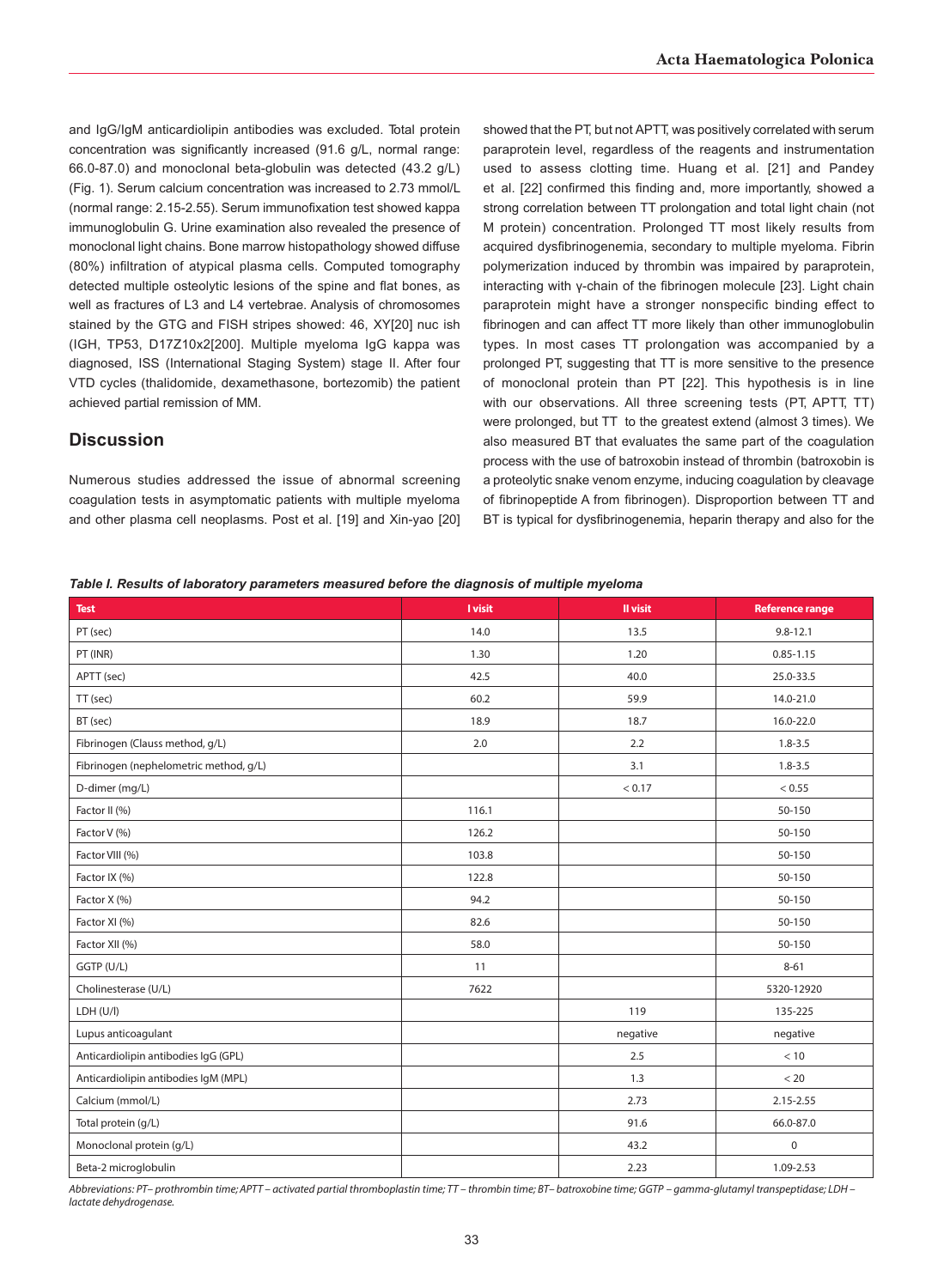

| <b>Fraction</b>    | Result (%)        |               | Reference range (%) Result (g/l) Reference range (g/l) |               |
|--------------------|-------------------|---------------|--------------------------------------------------------|---------------|
| <b>Albumin</b>     | $41.5 \downarrow$ | $60.0 - 71.0$ | 38.1                                                   | $35.0 - 55.0$ |
| Alpha <sub>1</sub> | 2.1               | $1.4 - 2.9$   | 2.0                                                    | $0.9 - 2.1$   |
| Alpha <sub>2</sub> | 7.5               | $7.0 - 11.0$  | 6.9                                                    | $5.0 - 7.9$   |
| <b>Beta</b>        | $46.9$ 1          | $8.0 - 13.0$  | 43.2 <sup>†</sup>                                      | $5.7 - 7.9$   |
| Gamma              | 2.0               | $9.0 - 16.0$  | 1.9                                                    | $6.5 - 11.5$  |
|                    |                   |               |                                                        |               |

*Fig. 1. Electrophoresis of serum proteins*

presence of paraprotein (no interaction with thrombin is detected). The same disproportion is visible during dabigatran therapy; this is why we decided to perform the dilute thrombin assay. Its abnormal result can be explained by a similar interference to that observed in the TT assay (the presence of paraprotein impaired thrombin induced fibrin polymerization).

We noticed a small disproportion in fibrinogen levels measured with two different methods (functional Clauss assay and nephelometric test), with both results remaining in the reference range (2.2 g/L and 3.1 g/L). It may likely reflect an acquire dysfibrinogenemia state, observed sometimes in patients with MM [23]. Richter et al. [24] suggest that light chain paraprotein is not prone to inhibit coagulation factors, accordingly this was not the reason of coagulation tests prolongation in our patient (all clotting factors activities remained normal).

It is worth emphasizing that the results of coagulation assays does not always reflect the real coagulation status in vivo. Coagulation disturbances, however, tend to increase with the progress of the disease [25].

## *Authors' contributions/ Wkład autorów*

TI – performance of laboratory tests, data analysis, writing the manuscript.

JZ – clinical assessment of the patient, reviewing the manuscript. AJ – clinical assessment of the patient, data analysis, reviewing the manuscript.

#### *Conflict of interest/ Konflikt interesu*

We declare no conflict of interest.

## *Financial support/ Finansowanie*

There is no financial support.

## *Ethics/Etyka*

The work descibed in this article has been carried out in accordance with The Code of Ethics of the World Medical Association (Declaration of Helsinki) for experiments involving humans; EU Directive 2010/63/ EU for animal experiments; Uniform Requirements for manuscripts submitted to biomedical journals.